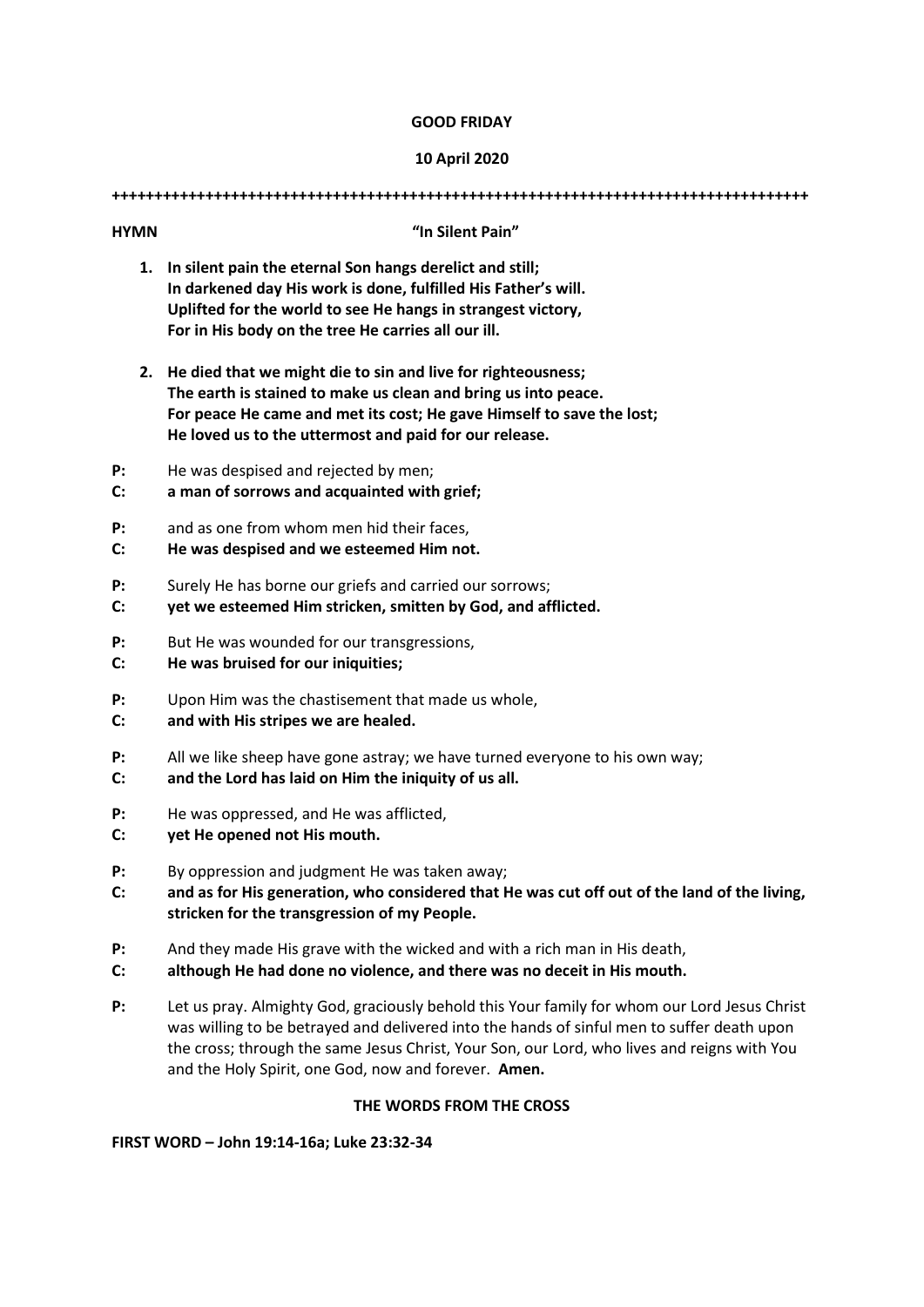**P:** Lord Jesus Christ, You are the Prince of Peace. When You were mocked, You did not respond with harsh words. When You were tormented, You did not react in anger. When You were nailed to the cross, You prayed for forgiveness for those who caused You to suffer. Give to us the virtues of gentleness, patience, and a forgiving spirit, that we may repay evil with good. Teach us also to love our enemies, and as children of the heavenly Father, to live in peace with all people. **Amen.** 

# **HYMN "O Sacred Head Now Wounded"**

**O sacred head, now wounded, with grief and shame weighed down; Now scornfully surrounded with thorns, Thine only crown. O sacred head, what glory, what bliss, till now was Thine! Yet, though despised and gory, I joy to call Thee mine!** 

# **SECOND WORD – Luke 23:35-43**

**P:** Lord Jesus Christ, in Your infinite mercy You heard the plea of the dying criminal on the cross next to You. We pray that You would open our hearts in mercy to welcome those who turn to You, and rejoice in their salvation. When our last hour comes, hold us firm in the faith, and bring us also to live with You in Paradise. **Amen.** 

# **HYMN "O Sacred Head Now Wounded"**

**What Thou, my Lord, hast suffered was all for sinners' gain; Mine, mine was the transgression, but Thine the deadly pain. Lo, here I fall, my Saviour! 'Tis I deserve Thy place; Look on me with Thy favour, and grant to me Thy grace.** 

# **THIRD WORD – John 19:25-27**

**P:** Lord Jesus Christ, while You suffered the agony of the cross, Your thoughts turned to the welfare of others. Your concern was for Your mother in her sorrow. We pray that You would regard with pity all parents who mourn the death of their children, and all parents who sorrow because their children have got into trouble or forsaken their faith. By the power of Your healing, we pray that parents and children may know peace, and that relationships may be restored. **Amen.** 

# **HYMN "Stricken, Smitten, & Afflicted"**

**Stricken, smitten, and afflicted, see Him dying on the tree! 'Tis the Christ, by man rejected; yes, my soul, 'tis He, 'tis He! 'Tis the long expected Prophet, David's Son, yet David's Lord; Proofs I see sufficient of it; 'tis the true and faithful Word.** 

# **FOURTH WORD – Matthew 27:45-47**

**P:** Lord God, Father of all people and Creator of all that exists, You hold all people in Your power. We pray that You would not forsake the world which Your Son died to redeem. Even though we still see the influence of sin and evil all around us, assure us of Your continued presence in our midst. Help us to know Your love in our lives, so we may show Your presence to others. **Amen.**